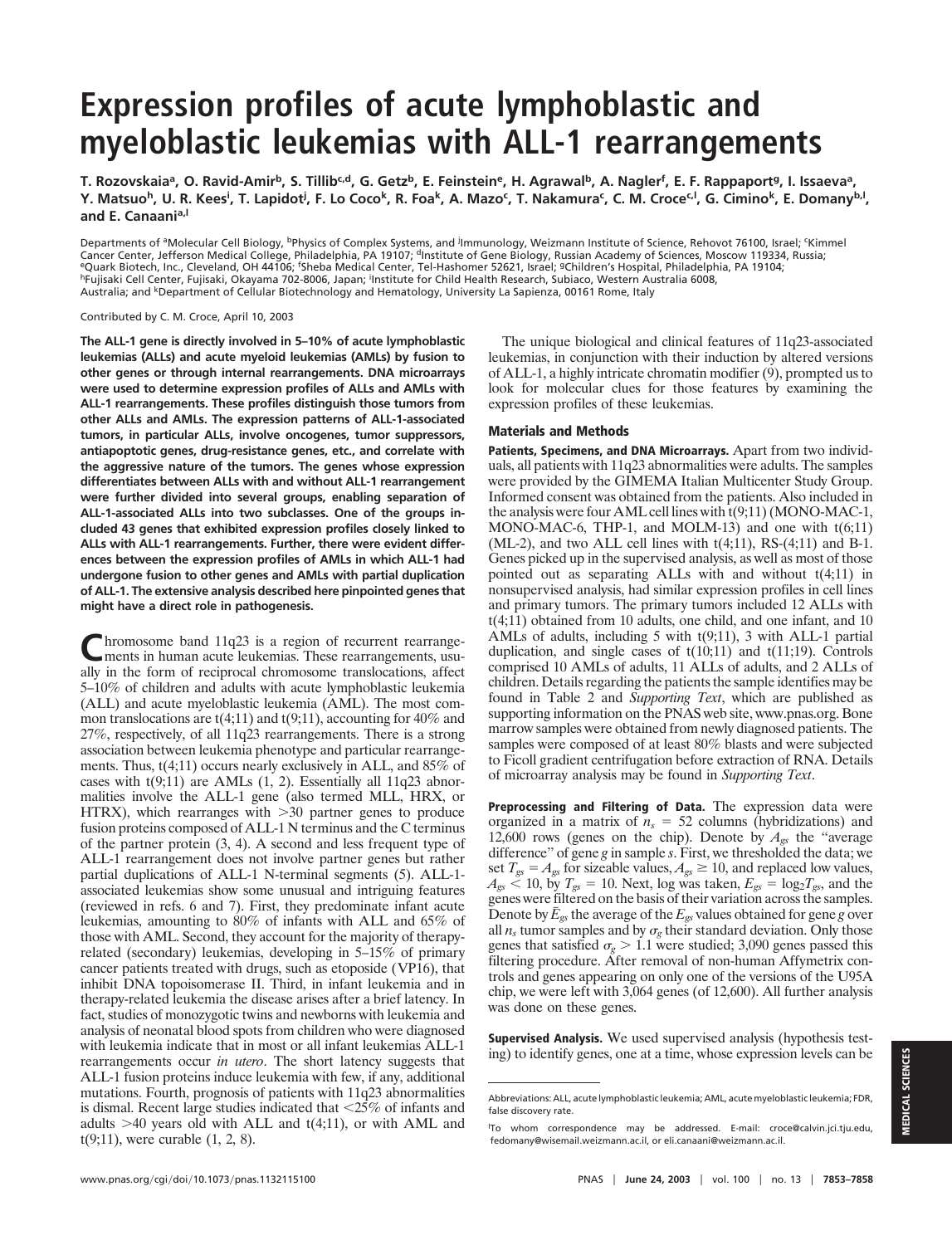used to separate tumors into two known classes  $A$  and  $B$  of  $n_A$  and  $n<sub>B</sub>$  samples, respectively. We used the Wilcoxon rank sum test to find genes differentially expressed between the two groups of samples (e.g., AML samples with chromosome translocations versus those without; other comparisons are listed in *Results*). We used the rank sum test because it is nonparametric, i.e., it does not assume normal distribution of the data. For each gene *g* we make the null hypothesis, according to which all  $n_A + n_B$  expression levels were drawn from the same distribution. The test produces a statistic  $W_g$  and a *P* value for each gene *g*. A *P* value of  $P_g = 0.05$  means that the probability of erroneously concluding that a gene does separate the two groups is 5%, which is the standard value used in the literature. However, here we deal with multiple comparisons; at this level of  $P_g$  it is expected that 150 of 3,000 random, identically distributed genes will be falsely identified as separating the two groups of samples. To control the number of false positives, we used the false discovery rate (FDR) method (10). The *N* tested genes are ordered according to their increasing *Pg* values, and a parameter *q*, which controls the fraction of false positives, is set. We then identify the minimal index *j* such that for all  $i > j$  we have  $P_i \geq 1 \times q/N$ . The null hypothesis is rejected for all genes with index  $i \leq j$ . This procedure yields a list of genes for which the expected fraction of false positives is *q*.

**Unsupervised Analysis: Clustering.** We used the coupled two-way clustering method (11). We assume that each group of genes is important for one particular process of interest. Thereby, the noise generated by the large majority of genes that are not relevant for that process is eliminated; furthermore, by using a group of correlated genes, the noise of the individual measurements is averaged out and reduced. The relevant subsets of genes and samples are identified by means of an iterative process, which uses, at each iteration level, *stable* gene and sample clusters that were generated at the previous step. Before each clustering operation the rows of the data matrix (genes) are centered (mean  $= 0$ ) and normalized  $(SD = 1)$ . The ability to focus on stable clusters that were generated by any clustering operation is essential for the coupled two-way clustering method; otherwise, there would be a computationally unfeasible number of gene/sample cluster pairs to test (11). Because most clustering methods do not have a reliable inherent stability measure for clusters, we used Superparamagnetic Clustering (SPC), a physics-based algorithm (12) that does provide a stability index,  $\Delta T(C)$ , to each cluster *C*. SPC was tested on data from a large number of problem areas including image analysis, speech recognition, computer vision, and gene expression (refs. 11 and 12 and references therein). A parameter *T* controls the resolution at which the data are viewed; as *T* increases, clusters break up and the outcome is a dendrogram. A cluster *C* is ''born'' at  $T = T_1(C)$ , the value of T at which its "parent" cluster breaks up into two or more subclusters, one of which is *C*. As *T* increases further, to  $T_2(C) > T_1(C)$ , *C* itself breaks up and "dies";  $\Delta T(C) =$  $T_2(C) - T_1(C)$  is the stability index provided by SPC. The larger  $\Delta T(C)$  is, the more statistically significant and stable (against noise in the data and fluctuations) is the cluster *C* (13).

### **Results**

**Expression Profiles of ALLs with t(4;11).** Leukemic cells of ALLs with t(4;11) display features of precursor B cells with IgH rearrangements, negative for CD10 and positive for CD19, but also show some characteristics of myeloid cells (1). This and their capability to differentiate *in vitro* into monocyte-like cells had suggested that the leukemic clones originate from an early precursor cell. Hence, this leukemia is classified as pro-B cell ALL. To determine whether the expression repertoire of ALLs with  $t(4;11)$  is unique, we compared it to the transcription profiles of a set of ALL samples lacking  $t(4;11)$ . These consisted of CD10<sup>-</sup> pro-B cell ALLs, Ph chromosome-positive early pre-B cell ALLs, CD10<sup>+</sup> early pre-B cell ALLs, and T cell ALLs. Supervised analysis indicated that at



**Fig. 1.** Supervised analysis of genes distinguishing ALLs with ALL-1 rearrangement [t(4;11)] from other ALLs (*A*), and relative levels of expression of selected genes (*B*). Expression levels greater and smaller than the mean 0 are shown in red and green, respectively.

a FDR of 0.05 there were 130 overexpressed and 107 underexpressed genes in ALLs with t(4;11), in comparison to ALLs lacking the abnormality (Fig. 1*A*). To evaluate the consistency of the pattern, the relative expression of each gene in all of the samples was displayed in the form of bars (see examples in Fig. 1*B*). The top genes on the lists of overexpressed or underexpressed genes in ALLs with t(4;11) are shown in Table 1. The complete lists may be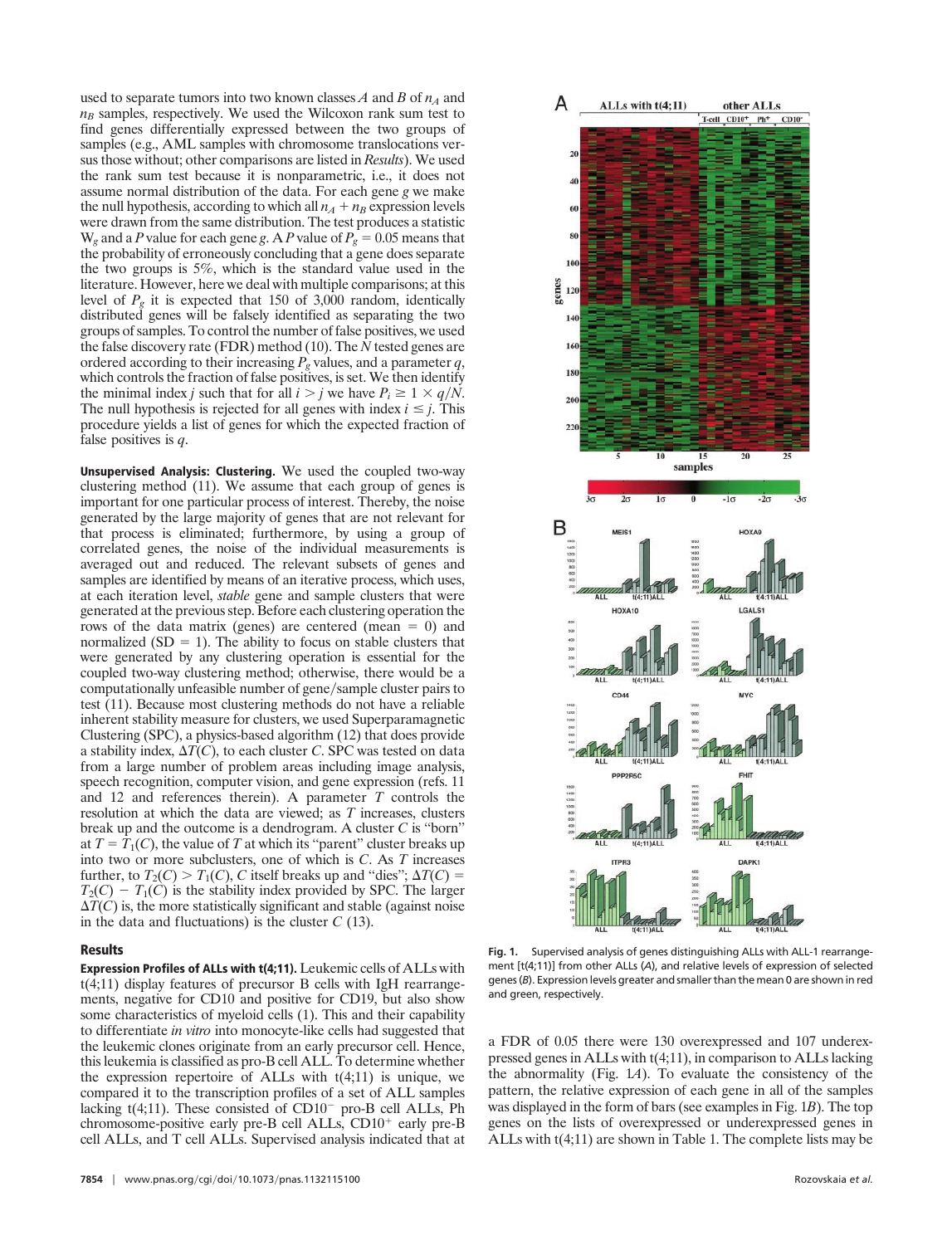#### **Table 1. Genes most correlated with ALLs carrying the t(4;11) aberration, compared to other ALLs**

|        |                                  | GenBank   |                                                                                  |          |          |                         |
|--------|----------------------------------|-----------|----------------------------------------------------------------------------------|----------|----------|-------------------------|
|        | Also scored as                   | accession |                                                                                  |          | Fold     | Confidence              |
| $No.*$ | $t(4;11)$ -specific <sup>+</sup> | no.       |                                                                                  | P value  | change   | interval                |
|        |                                  |           | Overexpressed in t(4;11) ALLs                                                    |          |          |                         |
| 1      | $\sqrt{}$                        | D16532    | VLDLR, very low density lipoprotein receptor                                     | 0.000004 | 17.51    | $(10.67 - 28.74)$       |
| 2      | $\sqrt{}$                        | U85707    | MEIS1, myeloid ecotropic viral integration site 1 homolog (mouse)                | 0.000004 | 14.50    | $(7.64 - 27.51)$        |
| 3      | $\sqrt{}$                        | AC004080  | HOXA10, homeo box A10                                                            | 0.000022 | 10.80    | $(6.17 - 18.90)$        |
| 4      | $\sqrt{}$                        | AI535946  | LGALS1, lectin, galactoside-binding, soluble 1 (galectin1)                       | 0.000024 | 23.00    | $(8.82 - 59.98)$        |
| 5      | $\sqrt{}$                        | M54992    | CD72 antigen                                                                     | 0.000037 | 4.35     | $(2.80 - 6.74)$         |
| 6      | $\sqrt{}$                        | U41813    | HOXA9, homeo box A9                                                              | 0.000041 | 20.12    | $(7.22 - 56.09)$        |
| 7      |                                  | AF098641  | CD44, CD44 isoform (Indian blood group system)                                   | 0.000056 | 4.43     | $(2.65 - 7.41)$         |
| 9      | $\sqrt{}$                        | AA099265  | RECK, reversion-inducing-cystein-rich protein with kazal motifs                  | 0.000063 | 3.58     | $(2.03 - 6.31)$         |
| 10     | $\sqrt{}$                        | M14087    | HL14, $\beta$ -galactoside-binding lectin                                        | 0.000068 | 6.94     | $(3.50 - 13.76)$        |
| 11     | $\sqrt{}$                        | Z69030    | PPP2R5C, protein phosphatase 2, regulatory subunit B (B56), $\gamma$ isoform     | 0.000069 | 7.55     | $(3.60 - 15.83)$        |
| 13     |                                  | D83767    | D8S2298E (reproduction 8)                                                        | 0.000086 | 3.16     | $(2.01 - 4.97)$         |
| 14     |                                  | AF016004  | GPM6B, glycoprotein M6B                                                          | 0.000095 | 13.06    | $(5.98 - 28.53)$        |
| 15     |                                  | X96753    | CSPG4, chondroitin sulfate proteoglycan 4 (melanoma-associated)                  | 0.000097 | 7.97     | $(3.56 - 17.85)$        |
| 16     | $\sqrt{}$                        | D78177    | QPRT, quinolinate phosphoribosyltransferase                                      | 0.000104 | 7.31     | $(3.86 - 13.86)$        |
| 17     | $\sqrt{}$                        | V00568    | MYC, v-myc myelocytomatosis viral oncogene homolog (avian)                       | 0.000126 | 5.93     | $(2.68 - 13.12)$        |
| 18     |                                  | X61118    | LMO2, LIM domain only 2 (rhombotin-like 1)                                       | 0.000126 | 3.85     | $(2.05 - 7.22)$         |
| 20     | $\sqrt{}$                        | M58597    | FUT4, fucosyltransferase 4 $[\alpha-(1,3)$ fucosyltransferase, myeloid-specific] | 0.000187 | 3.52     | $(2.17 - 5.71)$         |
|        |                                  |           | Underexpressed                                                                   |          |          |                         |
| 131    | $\sqrt{}$                        | U46922    | FHIT, fragile histidine triad                                                    | 0.000010 | $-8.18$  | $(-5.16) - (-12.97)$    |
| 132    | $\sqrt{}$                        | U70321    | TNFRSF14, tumor necrosis factor receptor superfamily, member 14                  | 0.000012 | $-24.73$ | $(-12.05)$ - $(-50.72)$ |
| 133    | $\sqrt{}$                        | U01062    | ITPR3, inositol 1,4,5-triphosphate receptor type 3                               | 0.000013 | $-10.69$ | $(-6.49) - (-17.63)$    |
| 134    | $\sqrt{}$                        | M16594    | GSTA2, glutathione S-transferase A2                                              | 0.000017 | $-3.48$  | $(-2.27)$ - $(-5.34)$   |
| 135    | $\sqrt{}$                        | U03858    | FLT3LG, fms-related tyrosine kinase 3 ligand                                     | 0.000024 | $-2.24$  | $(-1.56)$ - $(-3.20)$   |
| 136    | $\sqrt{}$                        | AB007895  | <b>KIAA0435</b>                                                                  | 0.000037 | $-4.38$  | $(-2.47)$ - $(-7.77)$   |
| 137    |                                  | J05257    | DPEP1, dipeptidase 1 (renal); renal metabolism of glutathione                    | 0.000046 | $-3.24$  | $(-2.07)$ - $(-5.07)$   |
| 138    | $\sqrt{}$                        | X53586    | ITGA6, integrin $\alpha$ 6                                                       | 0.000056 | $-15.57$ | $(-6.59)$ - $(-36.79)$  |
| 139    | $\sqrt{}$                        | J03600    | ALOX5, arachidonate 5-lipoxygenase                                               | 0.000056 | $-4.57$  | $(-2.63) - (-7.94)$     |
| 141    | $\sqrt{}$                        | L34059    | CDH4, cadherin 4, type 1, R-cadherin (retinal)                                   | 0.000069 | $-6.89$  | $(-3.48)$ - $(-13.64)$  |
| 142    |                                  | AF041434  | PTP4A3, protein tyrosine phosphatase type IVA, member 3                          | 0.000085 | $-4.11$  | $(-2.36) - (-7.18)$     |
| 143    | $\sqrt{}$                        | X76104    | DAPK1, death-associated protein kinase 1                                         | 0.000093 | $-7.90$  | $(-3.94)$ - $(-15.85)$  |

\*Gene numbers at the left match numbers in Table 3 and appear in the same order as in Fig. 1. Missing numbers (8, 12, 19, and 140) correspond to genes that were present more than once on the array and already appear in the table.

†Also included within the group of 43 (three genes appear twice) genes, associated with specific features of t(4;11) ALLs, in Fig. 2.

found in Table 3, which is published as supporting information on the PNAS web site. The clear difference in expression profiles between ALLs with the t(4;11) abnormality and other types of ALLs establishes that the former belong to a unique and distinguishable class of ALL.

Examination of the genes whose expression pattern distinguishes t(4;11) ALLs from other ALLs reveals a substantial number of genes associated with growth control, cell transformation, or malignancy. Those genes may be classified into several functional categories.

- 1. Overexpressed oncogenes: (*i*) HOX A9 and MEIS1, which form a sequence-specific DNA-binding complex (14) and are frequently coactivated in spontaneous AML of BXH-2 mice (15) [forced coexpression of the two genes in murine bone marrow cells rapidly induces AML (16)]; (*ii*) HOX A10, which induces AML in mice (17); (*iii*) LMO2 (RMBT2), whose overexpression, resulting from chromosome translocations, is associated with T cell ALL (18); (*iv*) MYC, which has a critical role in cell proliferation and is deregulated in human lymphomas and other tumors (19); (*v*) LGALS1 (galectin1), which cooperates with RAS in cell transformation (20) and inhibits T cell proliferation and survival (21); and (*vi*) PDGFR $\beta$  (platelet-derived growth factor receptor  $\beta$ ), which is a tyrosine kinase and is deregulated through chromosome translocations and gene fusions in chronic myeloproliferative diseases (22).
- 2. Overexpressed genes involved in drug resistance: (*i*) CD44, which is associated with aggressive B-CLL (23) and conferring resistance to several widely used anticancer drugs (24); (*ii*) DHFR (dihydrofolate reductase), which confers resistance to methotrexate; (*iii*) BLMH (bleomycine hydrolase); and (*iv*) CAT (catalase), which protects from oxidative stress.
- 3. Overexpressed genes involved in protection from apoptosis and in survival: (*i*) CDC2 (cell division cycle 2; p34; CDK1), which preserves the viability of cancer cells in response to microtubule poisons and anticancer drugs like vincristine and taxol, by increasing expression of the apoptosis inhibitor survivin (25); (*ii*) PPP2R5C (phosphatase 2A), which is implicated in regulation of growth, transcription, and signal transduction, and is required for survival and protects from apoptosis in *Drosophila* (26); (*iii*) MAP3K5 (mitogen-activated protein kinase kinase kinase 5), which is involved in activation of the p38 MAP kinase required for initiation of the  $G_2/M$  checkpoint (27) and is selectively activated in non-small cell lung cancer (28).
- 4. Underexpressed proapoptotic genes: (*i*) ITPR3 (inositol 1,4,5 triphosphate receptor type 3), which mediates the release of intracellular calcium and consequently actively promotes apoptosis (29); (*ii*) IGFBP3 (IGF-binding protein 3), which has proapoptotic activity both dependent and independent of p53 (30); and (*iii*) JUN, which is implicated as positive modulator of apoptosis induced in hematopoietic progenitor cells of the myeloid linkage (31) [down-regulation of JUN might account for the failure of glucocorticoid therapy (32)].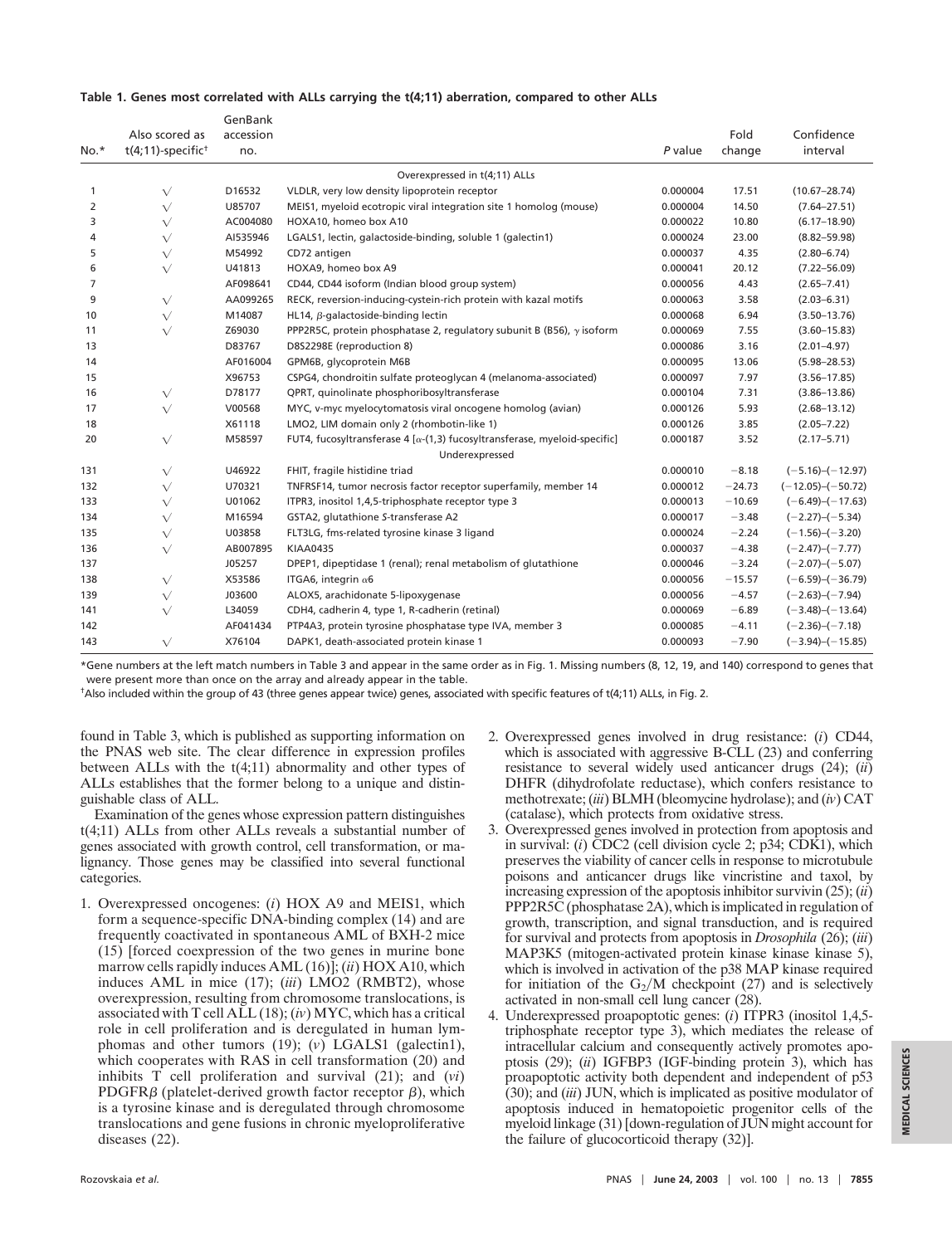

**Fig. 2.** Intersections of genes separating three types of ALLs (see text). (*A*) Three groups of genes, encompassing 77 (three appear twice), 43 (three appear twice), and 20 (one appears twice) genes, were found to participate each in two separations. (*B*) The expression matrix of these three groups. Levels of expression higher or lower than the mean 0 are shown in red/yellow and blue, respectively. Arrows point to samples with variant expression profile (see text).

- 5. Underexpressed tumor suppressors and growth inhibitors: (*i*) FHIT (fragile histidine triad), which is a target of chromosome aberrations and inactivated in many cancers, including lung, esophagus, stomach, breast, kidney, and leukemias (33); (*ii*) DAPK1 (death-associated protein kinase 1), mediating IFN's activity and countering oncogene-induced transformation by activation of a p19ARF/p53 apoptotic checkpoint (34); and (*iii*) MADH1 (mothers against decapentaplegic homologue 1; SMAD1), which is a transcription modulator mutated in various forms of cancer (35).
- 6. Overexpressed genes acting in cell cycle progression and cell proliferation: (*i*) CCNA1 (cyclin A1), which functions in S phase and mitosis and the expression of which is elevated in a variety of tumors including AMLs (36); (*ii*) BMYB (myb-like 2), which is required for proliferation of hematopoietic cells (37) and directly activates the antiapoptotic gene ApoJ/clusterin (38); and (*iii*) CDKN3 (cyclin-dependent kinase inhibitor 3), which interacts with cyclin-dependent kinases and is overexpressed in breast and prostate cancer (39).

Our battery of ALLs lacking t(4;11) consisted of tumors at various stages of differentiation, including pre-B, pro-B, and T cell ALLs. Therefore, the differences in expression found should be due in part to the differences in differentiation stage between  $t(4;11)$  to the other ALLs. Hence, we now tried to (*i*) identify those genes whose expression pattern is directly correlated with the  $t(4;11)$ abnormality, either resulting from the abnormality or specifically associated with the cell type in which the chromosome translocation occurred; (*ii*) separate the genes above from genes whose expression reflects (sensitive to) the differences between the early and late differentiation stages (pro-B vs. pre-B and T cell tumors); (*iii*) identify genes associated with unique features of  $CD10<sup>-</sup> ALLs$ . To this end we defined three groups of ALL samples: (*i*) t(4;11) tumors (pro-B cells),  $(ii)$  CD10<sup>-</sup> tumors (pro-B cells), and  $(iii)$  the rest of the ALLs (pre-B and T cells). Three distinct supervised analyses were performed, which separate (*i*) t(4;11) ALLs from the rest of ALLs, (*ii*) t(4;11) ALLs from CD10<sup>-</sup> ALLs, and (*iii*) CD10<sup>-</sup> ALLs from the rest of the ALLs.

The genes that participate in one or more separations were identified (see the Venn diagram of Fig. 2*A*). Three overlapping groups were found, containing 77 (three genes appear twice), 43 (three genes appear twice), and 20 (one gene appears twice) genes.

**7856** | www.pnas.org/cgi/doi/10.1073/pnas.1132115100 Rozovskaia *et al.* 

Lists of the genes are in Tables 4–6, which are published as supporting information on the PNAS web site. Each of these groups contained genes that are overexpressed or underexpressed; the expression matrix of the three groups is shown in Fig. 2*B*. Seventyseven genes separate both pro-B cell t(4;11) ALLs from pre-B and T cell ALLs, as well as the latter from pro-B cell  $CD10^-$  ALLs. Having been picked in both separations, this group of 77 genes distinguishes pro-B cell ALLs [both with and without the t(4;11) chromosome translocation] from pre-B and T cell ALLs. The 43 genes of the second intersection simultaneously separate t(4;11) ALLs from  $CD10^-$  ALLs and from pre-B and T cell ALLs. Being singled out in both separations, this group of genes is neither associated with the differences between pro-B vs. pre-B and T cells and tumors, nor does it involve specific features of CD10<sup>-</sup> tumors. Rather, the expression of these 43 genes is affected directly by the t(4;11) abnormality and probably by other unique features of the pro-B cells in which the t(4;11) aberration occurred. The majority of these 43 genes also appear in Table 1. The last group of 20 genes separates  $CD10^-$  from t(4;11) ALLs, as well as from pre-B and T cell ALLs. Being selected in both separations, these 20 genes are likely to be associated with unique features of  $CD10<sup>-</sup>$  tumors.

Inspection of Fig. 2*B* points to three t(4;11) tumors, samples 2, 6, and 14, that show a variant transcription profile. Although the expression pattern of the 43 genes, specifically correlated with t(4;11) ALLs, is similar in these three tumors and in the rest of t(4;11) ALLs (see genes 81–126 of Fig. 2*B*), the transcription profile of the three tumors with regard to genes 1–80 (which distinguish pro-B from pre-B and T cell tumors) is closer to pre-B and T cell ALLs, unlike the profile of the other 11 t(4;11) samples. The three tumors also show some quantitative variation from the other  $t(4;11)$ ALLs in transcription of the genes whose expression is associated with  $CD10^-$  ALLs (genes 127–147; Fig. 2*B*). These results suggest the existence of two subfamilies of ALLs with the t(4;11) chromosome translocation, distinguished by their expression patterns.

Finally, we applied the coupled two-way clustering method (11, 12) in an unsupervised analysis. A group of 25 genes was found to be consistently underexpressed in ALLs with t(4;11) compared with the other ALLs (Fig. 3; Table 7, which is published as supporting information on the PNAS web site). The cluster of samples with low expression of these genes includes  $13/14$  of t(4;11) and  $3/4$  of  $CD10^-$  ALLs. This is consistent with the close similarity in biological and clinical features between these two types of tumors. A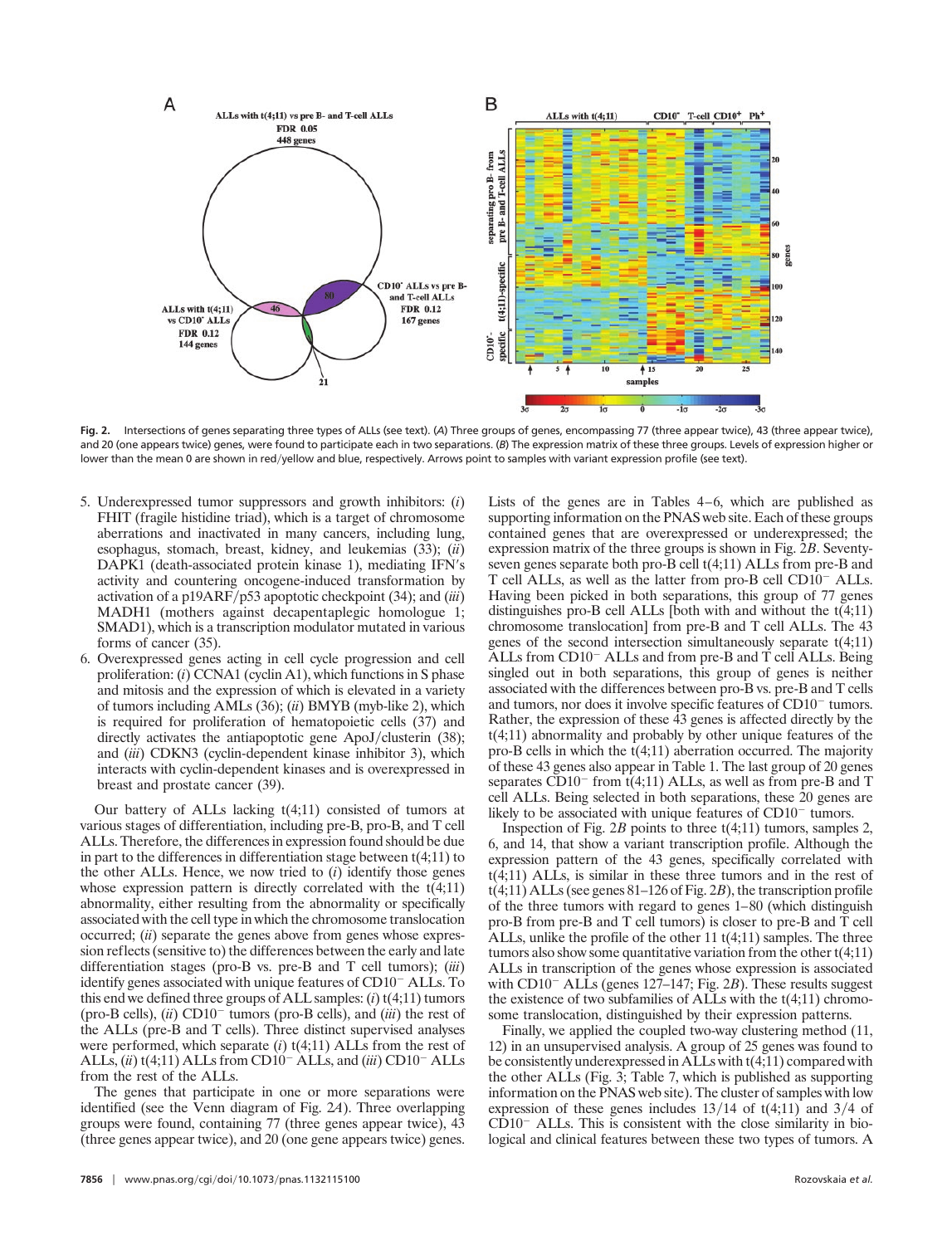

**Fig. 3.** Clustering the ALL samples on the basis of their expression levels over a cluster of 25 genes, G7 (which was obtained by the coupled two-way clustering). (*Left*) The resulting dendrogram; each leaf corresponds to an ALL sample, with t(4;11) ALLs colored red and CD10 ALLs rose. (*Right*) The expression matrix, with rows corresponding to samples and columns to genes.  $13/14$  of t(4;11) samples and  $3/4$  of CD10<sup>-</sup> ALLs are in the central cluster of samples with low expression levels.

second group of 132 genes separated the seven cell lines included in the analysis from the 45 primary tumors. All these genes were underexpressed in the cell lines (Fig. 5 and Table 8, which are published as supporting information on the PNAS web site).

**Transcription Profile of AMLs with ALL-1 Rearrangements.** AMLs with 11q23 translocations and ALL-1 rearrangements were compared in their expression profiles to AMLs with normal karyotypes. At a FDR of 0.15 (85% confidence) we identified 66 genes overexpressed or underexpressed in AMLs with 11q23 abnormalities (Fig. 4; Table 9, which is published as supporting information on the PNAS web site). Three primary AMLs with ALL-1 partial duplication (5) were compared with the other AMLs with regard to expression of the 66 genes. Two of the three tumors resembled AMLs without 11q23 abnormalities, whereas the third appeared closer to the tumors with chromosome translocations (Fig. 4). The similarity between AMLs without 11q23 aberrations and AMLs with ALL-1 partial duplications was further evidenced in the failure to separate the two groups at an acceptable FDR. (In parallel, AMLs with 11q23 abnormalities were separated from AMLs with ALL-1 partial duplications at a FDR of 0.3; some of this analysis is shown in Fig. 6 and Table 10, which are published as supporting information on the PNAS web site.) These results, if confirmed with additional samples, suggest molecular differences between AMLs triggered by recombination of the ALL-1 gene to partner genes and AMLs triggered by ALL-1 partial duplications. The variations might be reflected in biological and clinical features.

Examination of the list of genes most correlated with AMLs carrying 11q23 abnormalities (Table 9) shows that some are involved in cancer, proliferation, or apoptosis. These include the overexpressed insulin receptor, which enhances DNA synthesis and inhibits apoptosis (40), the overexpressed repair gene RAD 51, which is up-regulated in breast and pancreatic cancers (41) and probably increases drug resistance, the overexpressed PPP2R5C phosphatase, the underexpressed JUNB, which up-regulates the tumor suppressor gene p16 and represses cyclin D1 (42) and whose knockout in mice induces myeloproliferative disease (43), the underexpressed tumor suppressor FHIT, the underexpressed double stranded RNA-activated protein kinase proapoptotic PRKR, which acts in the context of IFN's pathway and up-regulates FAS and BAX (44), and the underexpressed DEFA1 (defensin), which is involved in immune response.

Having identified genes differentially expressed in ALLs with t(4;11) compared with ALLs without t(4:11) and in AMLs with



**Fig. 4.** Genes distinguishing AMLs with 11q23 chromosome translocations and ALL-1 rearrangements (samples 1–12) from other AMLs (samples 16–25). Samples 13–15 of AMLs with ALL-1 partial duplication were not included in the supervised analysis but were added later for the purpose of comparison.

11q23 abnormalities compared with AMLs without such abnormalities, we intersected the results of these two tests (we used a FDR level of 0.15 for both) to find the genes in common. We identified 50 (two appear twice) such genes that were overexpressed or down-regulated in the relevant tumors (Fig. 7 and Table 11, which are published as supporting information on the PNAS web site). For all these genes the difference was high for one type of tumors (e.g., ALLs), but modest for the second type (e.g., AMLs). The genes that were overexpressed in the samples with ALL-1 rearrangements included the phosphatase PPP2R5C and the MCM4 gene, whose product is an essential component of the prereplicative complex (45). The underexpressed genes included FHIT and JUNB.

## **Discussion**

Our results indicate distinct transcription profiles of ALL-1 associated tumors. This is likely to be reflected in the unusual clinical and biological characteristics of these tumors, such as short latency, poor prognosis, expression of myeloid genes in ALL, etc. Some of the genes pinpointed in our study of ALLs with t(4;11), which were mostly in adults, were also indicated (Table 3) in our